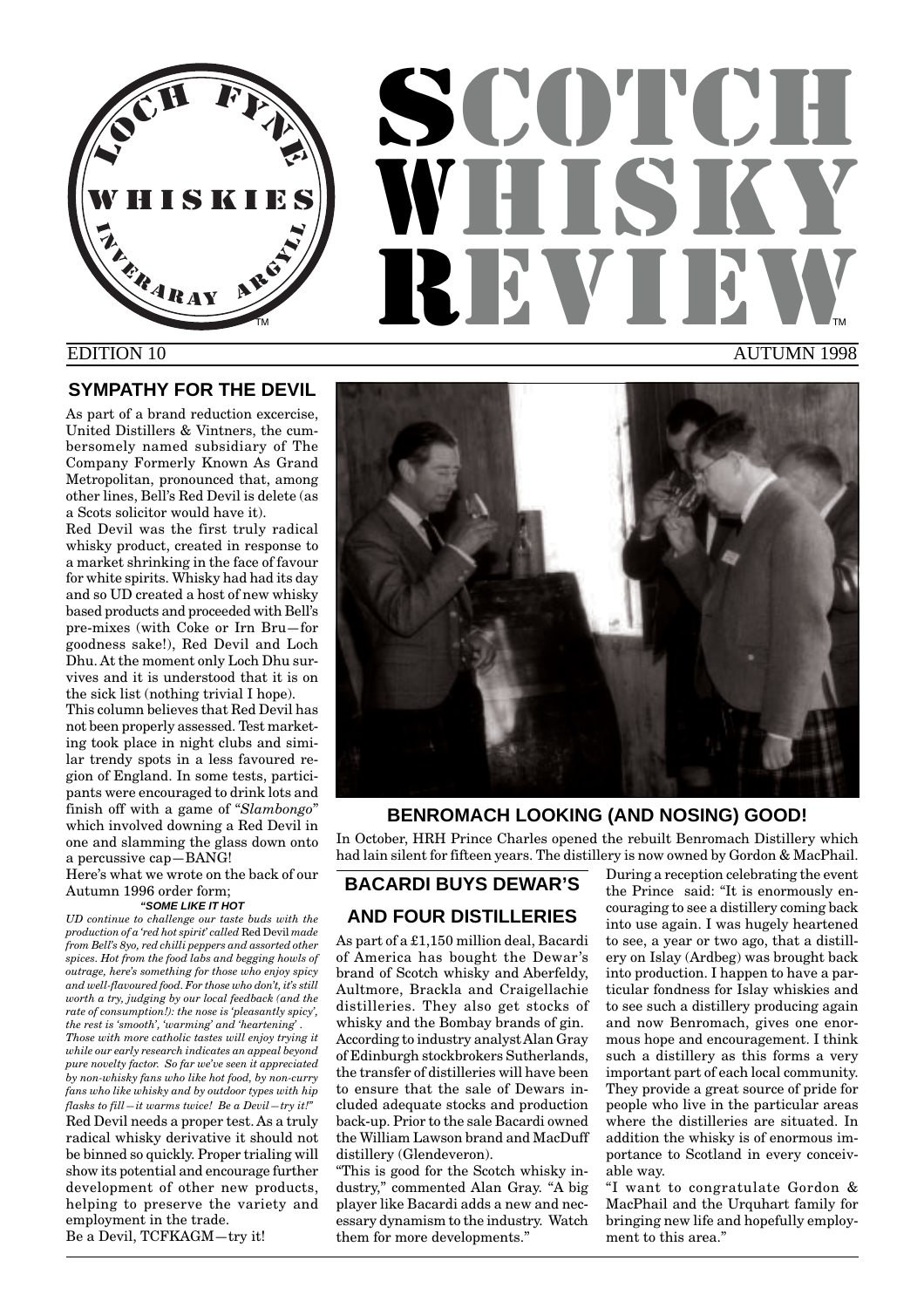

**The directors of Inver House Distillers are a taciturn lot, noted for not courting publicity, so we are delighted that the Chairman accepted our invitation to be featured in the Scotch Whisky Review interview.**

#### **LFW: What is your job?**

We are the directors of Inver House Distillers, a wholly private company, owned by ourselves and our employees. We are (as pictured above) Bill Robison—Chairman, Bob Boyle—Operations, Graeme Thomson—Blending, Sales & Marketing and new member Graham Stevenson— Finance. Absent from our discussion is the Managing Director, Angus Graham. Our job descriptions are by no means definite, we all undertake a variety of responsibilities for the entire company. **LFW: Tell us about the company.**

Inver House was established in 1964 as an American subsidiary of Publicker Industries. In 1988 we succeeded in a management buy-out. Now we are a Scotch Whisky company active as distillers, warehousemen, blenders and brand owners. Our principal blend brands are Hankey Bannister and Inver House. Our prize single malts are Speyburn and just recently, Old Pulteney.

We own five Highland distilleries, all in full production and a very large warehouse complex at our base here at Airdrie, fifteen miles east of Glasgow. The company is not listed on the stock exchange and is owned by the original MBO team and our employees who partake in a share ownership scheme.

#### **LFW: Established by whom?**

Publicker Industries Inc. of Philadelphia which was also the parent of the Continental Distilling Corporation of America, a significant producer of both alcohol beverages and industrial alcohol. Way back in the mists of time Publicker were heavily involved in Cuba until the changes that happened there in the 1950s. At that time the Chairman was Sy Neuman, the son-in-law of the founder, who had launched a brand of blended Scotch Whisky in the US market place named after his home, Inver House. Neuman was a remarkable leader of men, a human dynamo.

The Inver House brand of Scotch Whisky, which was bottled in the States, was so successful that by the early sixties the producers in Scotland had to put them on allocation and allocations are complete anathema to all Americans! So

**THE COMPANY** to overcome shortages of supply, in 1964 Neuman set up a subsidiary in Scotland with the intention of becoming self sufficient in Scotch for his brand development in the US. Like everything he built, he built big, and fast.

He bought this site, Moffat Mills, Airdrie which was a paper mill (and nowhere near Moffat in the borders, mind!) and started construction.

Within two years a medium-sized grain distillery (Garnheath) a malt distillery (Glenflagler and Killyloch) and a warehouse complex were completed and in production, as well as a cooperage, blending and bottling plant. The purpose was to have a fully integrated plant. Raw materials would be brought in, processed, and a case of Scotch would roll out the door. They got to that position extremely quickly.

It was at this time that Bill Robison started here, having worked with the then DCL and was joined a year later by Bob Boyle.

Once in production in 1965 they were put on raw material allocation by the maltsters! So in line with character, Neuman said they should build a maltings, which they did, building the smallest plant necessary to satisfy their needs. Yet they did produce a surplus which they sold and found to be very profitable. So they expanded the maltings into what became one of the biggest in Europe, selling the malt produced world-wide.

# *like everything he built, he built big, and fast*

**LFW: Did Neuman run the complex?** He was hardly ever seen. He came to Scotland about twice a year; he had a big empire to run and Inver House was just one subsidiary, but he was very interested in production methods. A lot of his ideas were, at the time, revolutionary to many but thirty years on are now industry practice. For example, his concept of maturation was to take an empty warehouse, fill the floor with casks, put dunnage wood on top and then go ten high to the ceiling. That was frowned upon then, but now everybody has insitu filling, cask palletisation and highrise as a method of storing. For Grain it has no effect on the maturation quality of the warehouse.

From 1964 to 1970 the management was a strong American presence with an American resident Director, but very much a subsidiary of Publicker. All the while we were rattling up warehouses right through to 1976.

#### **LFW: Production at any cost.**

Yes, but not at the expense of quality. Neuman was always seeking the holy grail of the perfect malt and the quality of his final blends was paramount. Very much a production man, he was a big bourbon producer also.

#### **LFW: So what happened?**

He died, it's that simple. Neuman left a huge vacuum. With his death in 1976 the business went with him. There were surviving family difficulties and with us being 3,500 miles away they had really lost interest in us.

For ten years after his death the company continued with a struggle. There were various managers in the States and they were continually trying to sell the group but there were no takers for such a complex company.

Labour relations had changed since the early days. Initially if they decided to increase production, or whatever, they would bring in 20 men overnight, recruiting on the hoof so to speak, but with new industrial relations during the seventies a lot of people became bedded in and hiring and firing was a lot more awkward.

Also remember that this was a production unit only, the sales were run in the US and the UK was considered another overseas market. We had no autonomy here as to what we would like to do in the way of marketing the principal products which were Inver House and Coldstream gin (Neuman had also built a gin plant).

During the time between Neuman's death and our decision to buy the business, the Americans had no long term vision for the business, there was no continuity with decisions changing almost daily. The maltings were sold, Bladnoch Distillery bought and then sold, Loch Lomond Distillery and warehouses bought and sold and the grain and malt distilleries dismantled.

The maltings have since been closed and removed by the new owners as a result of that industry's decline and technical developments in malting, although we have bought back the flat barley stores and converted them into maturation warehouses.

It was during this difficult time that Angus Graham and Graeme Thomson joined the company.

#### **LFW: What attracted you to buy the business?**

The potential. It was pretty run down but we saw a future in production and in marketing. It is easier for a small private company with long term interests in the trade to bring it back rather than a public company answerable to dividend driven shareholders. We can consider opportunities as and when they come round, making quick decisions.

**LFW: A courageous decision though.** For our four families, yes. The industry in general was at a fairly low ebb but we reckoned that we were in time to see it turn round. With the assistance of our banks we raised £8.2m. For that we got the warehousing complex and stocks of maturing whisky. There was no primary production save for the cream and gin plants and our business initially was the provision of warehousing facilities for the trade and the creation of our blends. Our intention was to become a quality producer seeking opportunities on the marketing side. The brands we acquired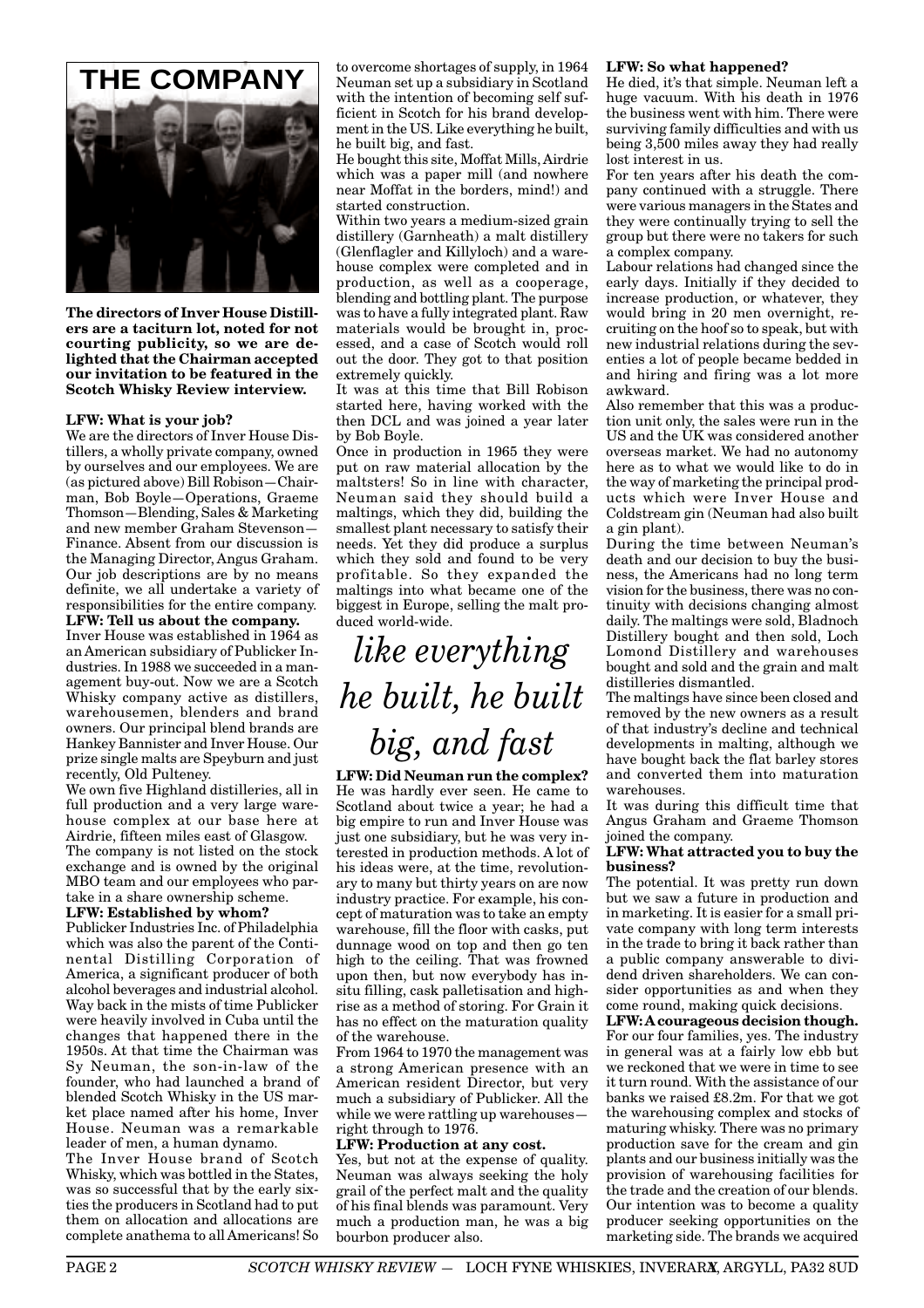at the time of the buy-out and subsequently have done well, in particular Hankey Bannister, Heather Cream, Speyburn and recently Pulteney. However we knew that unless we were a primary producer there was no way that the industry would take us seriously. We had to be Distillers and before the end of our first year we bought Knockdhu Distillery from United Distillers.

Our distillery, tied in with the quality of our blends and the fact that we were independent, opened more doors for us. Whisky people were prepared to talk to and deal with us. There was more continuity about the company rather than the transient approach of Publicker.

**LFW: Now you have five distilleries.** Knockdhu was the first in 1988 and since 1992 we have bought Speyburn from UD, Pulteney and Balblair from Allied Distillers and last year, our new flagship, Balmenach from UD. All Highland distilleries producing highly respected spirit. Balmenach is our biggest, but we can still only achieve with all our distilleries what some others can do with just one.

Our main asset is the five different characters produced by those distilleries and we will soon benefit from the five single malt products, because these are quality distilleries with quality products.

One attraction of a distillery is the ability to trade its product with other distillers in order to produce the variety of blends in the market place. 90% of the industry's trade is blended whiskies and as both malt distillers and blenders we can bring in a substantial number of other distillers' products to complement our own blend recipes. This is a reciprocal trade rather than one involving cash and is common within the Scotch whisky industry.

We have not bought our distilleries in a speculative manner, for production and subsequent open market sale. The distilleries enable us to make savings in what we would otherwise have to buy to make our blends. That is the value of distillery ownership; the savings rather than the revenue. We could have bought several other distilleries that were available, but we wanted to be sure that we were producing products that not only were we able to use ourselves but are sought after by others in the trade, including the previous owners, for use in their blends. According to some of the older classifications, all our distilleries are firsts or seconds, with Balmenach being the most highly regarded.

#### **LFW: And good single malts.** All our distilleries are 'medium weight', recognised as quality singles which will

survive in a single malt market. Last year we launched Pulteney and are delighted with the results. A wholly unique whisky, and a valid single malt that had a good following before as a Gordon & MacPhail bottling. However, ours has a substantial difference in the mouth feel, a remarkable softness. Pulteney is described as the ugly duckling, but this does not detract from the quality of the spirit. We have marketed

the product on the back of fishing heritage of Wick and the fact that it is the most northerly distillery on the Scottish mainland. As a single there is a natural momentum with the product and we have great hopes for its future. Pulteney is also popular with blenders and we gained one or two healthy trade arrangements on the back of its acquisition.

Our first distillery, Knockdhu, which we sell as An Cnoc (the true gaelic name) has the classic whisky heritage based on farming in summer and distilling in the winter. It has been quiet in the malt market because we did not acquire sufficient stocks with the distillery to implement a co-ordinated promotion as a malt. That changes soon; before our acquisition there was a chequered pattern of intermittent production but we have been distilling since 1988. Our new bottling, taken from a pre Inver House distillation is nectar, and the best way of appreciating the quality of the distillery. We have decided to name that bottling Knockdhu—21 years old.

Because of the shortage of single malt from Knockdhu we have led on Speyburn which is now the fifth or sixth best seller in the US.

## *Some of our success has been our discretion*

Our fourth distillery, Balblair, is an excellent distillery which we bought from Allied who wanted to close it but realised the effect it would have on the local community and so let us have it. The second oldest in Scotland, but in a very nice condition. We are just releasing the single now with the marketing angle on the purity of the spirit, as the area has the purest air in Scotland.

Balmenach is the largest in our group, most respected in terms of historical blenders' classification. A still from Balmenach was taken to London to take part in the Queens Jubilee in 1977! We started distilling in the Spring of this year and will be bottling the single in due course.

**LFW: How about a grain distillery?** We've done grain production before! We have availability of grain for blending through our malt production. We have five quality malt whiskies much in demand and that is our guarantee of grain supply. At present grain distillers are looking to retain their customers, and looking ahead we do not envisage a future when grain will be short.

#### **LFW: Were you responsible for Heather Cream?**

That was developed about 1980 as a Scottish answer to Bailey's which was introduced in the early seventies. Inver House, with the assistance of the West of Scotland Agricultural College developed a stable cream liqueur. At that time Bailey's advertised that it had to be consumed within six weeks of opening but Heather Cream had no such limitations and now it is regarded as a high quality product technically as well as by its consumers. Because of the use of malt whisky we regard it as a superior product, but with Bailey's being the world's greatest selling liqueur of any kind, Heather Cream has yet to achieve its full potential! It does very well in the home market and has niches elsewhere.

#### **LFW: Would you say your venture has been a success?**

Our company is doing remarkably well, certainly a lot better than in 1988! We have a good platform on which to build, if the industry will allow it. We will continue to do well because of the size that we are and now, with five distilleries we are much more flexible. We have grown distillation into our requirements; before we were acquiring stock, either new fill or mature, but now we are distilling for ourselves.

Last year we had our best turnover, £50m and yes, we make profits but that is not a number we dwell on—even amongst ourselves. Some of our success has been our discretion, the industry understands this and unless you are a publicly quoted company reported profit figures are of less relevance anyway. We take the view that we are here for the long term rather than the short and to have a less than regular profit stream reflects that we are taking opportunities. **LFW: Any more advice?**

Re-invest everything, put everything back. You will not be taken seriously in this industry unless you have quality distillation. Without that we would never have achieved what we have achieved so far.

We are a slim company of just 130 people with over half in production and warehousing, the rest in administration and international sales. Graham Stevenson joined the board as Finance Director in 1995 perhaps reflecting recognition that four production men alone is not necessarily all good.

We are fortunate in that we are not big in any world market. Our principal market is continental Europe with Hankey Bannister, but we have a presence in many markets which works in our favour in this particular situation when prosperity differs around the world. The Scotch Whisky Industry is having a tough time, there is a recession about the world. Export results are not that good for the industry in general.

#### **LFW: Any more distilleries?**

No, not at the moment. Acquisitions in the past have not been part of a master plan, but the consideration of opportunities and the increase in demand we were experiencing. We're not looking at the moment, but if a top class distillery became available we wouldn't say no immediately.

#### **LFW: Your desert island drams?**

Chairman—Knockdhu 12yo; Production—Knockdhu 21yo; Blending— Pulteney 12yo; Finance—Pulteney 15yo. **LFW: Company men, eh? Gentlemen, thank you and good luck for the future.**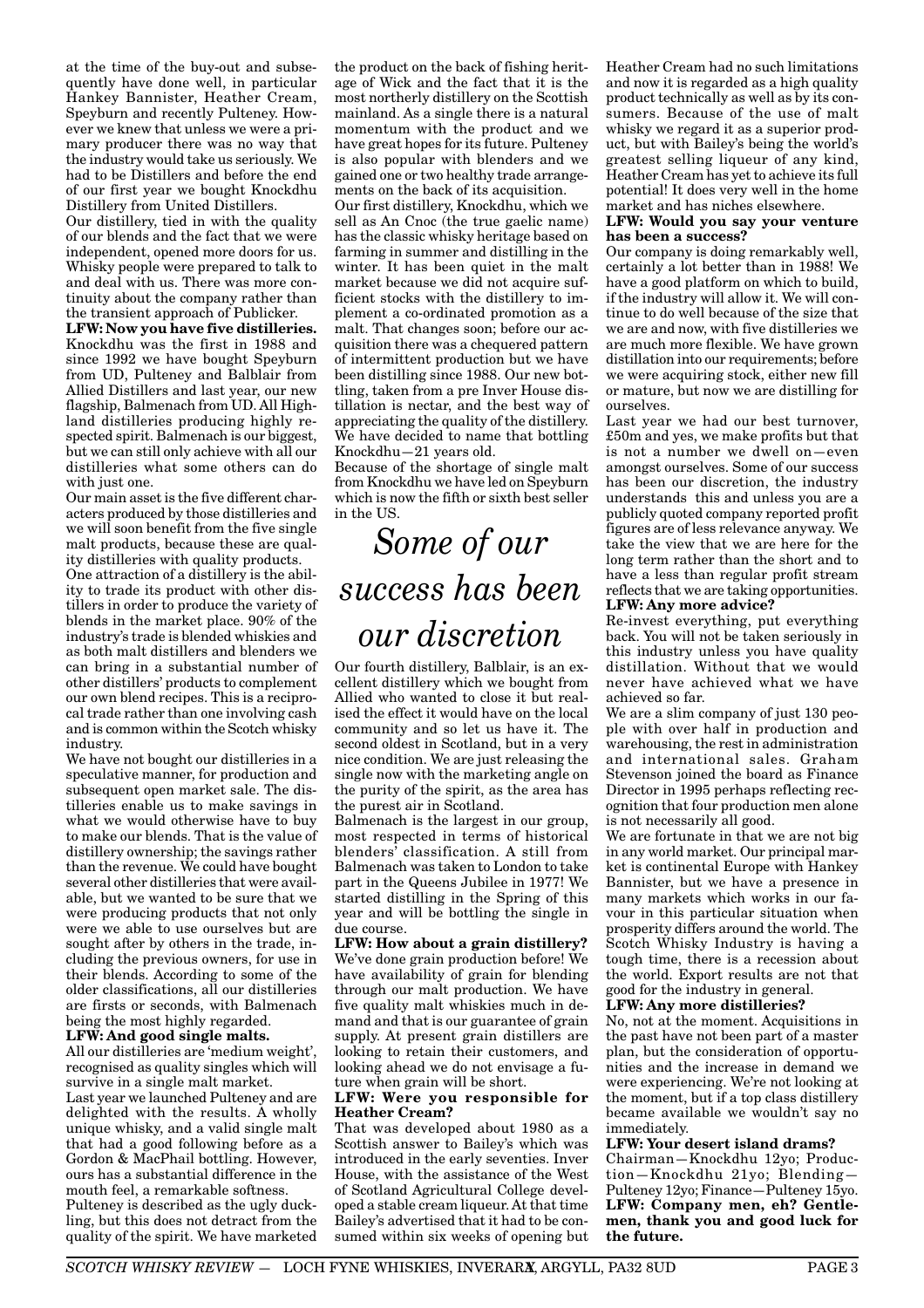

#### **BENROMACH RENEWED**

In 1993 Gordon & MacPhail bought Benromach Distillery, located on the outskirts of Forres, from United Distillers. Now, in the distillery's centenary year, a full refurbishment is complete and new spirit is being filled into casks for the first time since 1983.

Three years ago G&M celebrated their own centenary as warehousemen and bottlers. Now clearly they are very proud to have become distillers.

The distillery has been completely renewed. Starting with a major building refurbishment, necessary after ten years of neglect, G&M have created an elegant complex including one process room of washback, mashtun and single pair of stills. The mashtun is new, built in Elgin, as are the stills which were made in Rothes. The washback was one of the very few pieces of equipment remaining in the distillery and this has been remade using the old wood.

The spirit safe comes from Millburn Distillery, a gift from United Distillers. It is an industry tradition to make donations to new distilleries and a variety of companies have bestowed the project with support, advice or equipment.

The stills are of a new design, created to the new owner's specification. The size and shape was devised with the help of consulting engineers who also calculated the capacities of other equipment according to the output of the stills. "We could have referred to plans of the original stills but we wanted to apply our own influence to the product. We want to produce a medium-weight Speyside style of spirit," Managing Director Ian Urquhart told us. "Now Benromach is producing whisky again, and we are delighted with the quality of the spirit which is best described as clean."

"Benromach is one of the smaller distilleries but perfect for our requirements. The majority of the spirit is destined for single malt sales but some will be used to complement our blends. To achieve this we are filling a variety of cask types but most will be filled into sherry casks. "We are proud that we were able to source the majority of the equipment and skills in the Highland area."

#### **ORKNEY'S PEAT**

#### **Iain Stothard**

**Brands Ambassador — Highland Distillers** On the green Island of Orkney, whisky has been produced at Highland Park for over 200 years. Highland Park has a very distinctive taste and style to my mind; a lot of this is the result of us producing one fifth of our malted barley requirement in the old traditional way using our open floor maltings at the distillery. The balance is brought onto Orkney as totally unpeated malt. It is for this reason that I maintain that ALL of the Orkney character within this whisky comes from our use of Orkney peat.

We at Highland Distillers are extremely fortunate to own and manage our own peat banks at Hobbister, overlooking Scapa flow. This windswept moor produces peat of great character.

Many people often ask why we still use peat in the malting of the barley. Well it is very simple, as it is the peat that gives that lovely smokey flavour to many single malts.

At Highland Park we tend to cut our peat during the month of June. This enables us to make use of the long hours of sunlight to assist in the drying of the peat.

When cutting our peat, we firstly remove a thin top layer taking the heather with it. We then cut from the exposed bank, blocks of peat, about ten inches long by four wide, which are stacked for drying. This is in no way unique and you will see peat banks being cut all over Scotland in a similar manner. But at Highland Park we cut our peat at three different levels as we believe these give different characteristics when used for drying the malted barley.

There are names for the different levels. The top one is known as *Foggy* most probably named after the weather. This layer gives a heather-honey sweetness to the whisky. You may often read that at Highland Park we throw heather onto the peat fire during kilning—this is not true. This flavour and aroma comes from the foggy peat, a peat of about 5-6,000 years old.

The second layer has the wonderful name of *Yaphie*. The exact meaning of yaphie is unknown, but it is a wonderful name that is full of mystery. This level would be a peat of 8-9,000 years old. It tends to be less rooty than the foggy and slightly darker in colour.

PEAT CUTTING

When burning it will give off less sweet notes and most probably gives more of the phenolic notes to the whisky than the foggy.

The final level, *peat/moss*, is basically a crude form of coal at about 10,000+ years old. When dried this turns very black and becomes very hard. This level most likely gives the heat to the peat fire as well as elements of both the foggy and yaphie.

The three levels with their different characteristics are used in different quantities to impart that very special Orkney character to Highland Park.

After cutting, the top layer of heather is replaced in order to encourage regeneration of the peat.

All in all, Highland Park would not be the product we

know and love, were it not for the ing Scapa Flow.



### **ALSO ON ORKNEY...**

Allied Distillers has reached agreement with Highland Distillers, owners and operators of Highland Park, that Highland manage nearby Scapa Distillery, mothballed in 1995.

The three workers from Scapa will join with Highland Park's workforce and all will in turn operate Scapa on an occasional basis.

It is understood that this is the first inter-company agreement of this kind. It represents an option for keeping stocks available for single malt sales.

### **YET AT IMPERIAL...**

In September, Allied announced that Imperial Distillery is to be mothballed at the end of the year and the work force to be redeployed.

As Imperial has historical links with nearby Dailuaine, perhaps a crew could nip across the river occasionally and make some more of what is a wonderful single malt?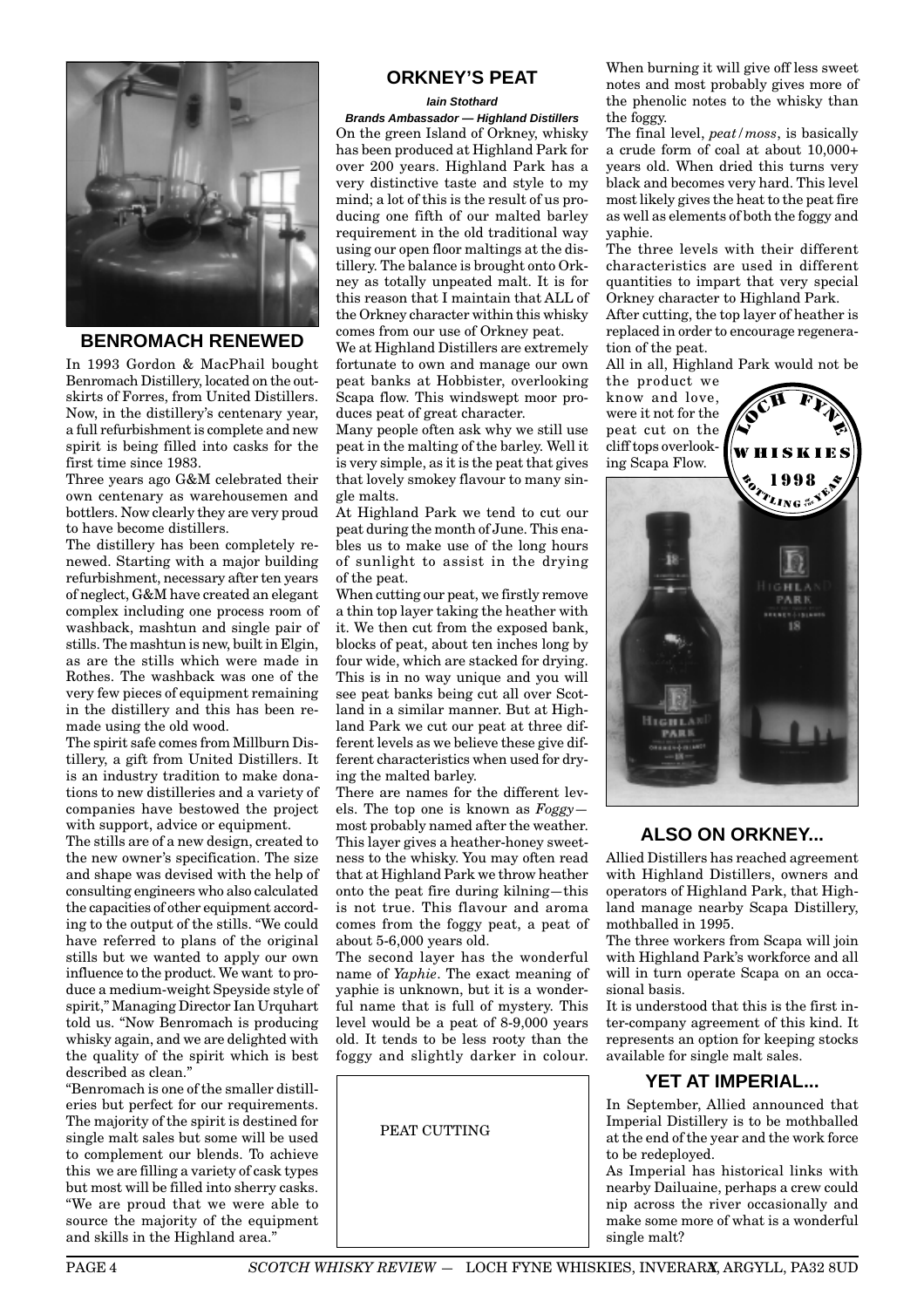

After moving into our new shop in mid July we were finally able to realise a plan we had been nursing for some time. The Living Cask™ is the latest wheeze to come out of Loch Fyne Whiskies, and at this time we are not aware of anyone else offering such a unique product.

Not a single malt, but a living vatting of suitable malts, The Living Cask takes its inspiration from *Notes on a Cellar Book* by renowned connoisseur Professor George Saintsbury, published 1920. In the chapter titled Hollands & Whisky Saintsbury writes, *"...The more excellent way—formerly practised by all persons of some sense and some means north of the Tweed—is to establish a cask,...fill it up with good and drinkable whisky,...stand it up on end, tap it half way down or even a little higher, and, when you get to or near the tap, fill it up again with whisky fit to drink, but not too old. You thus establish what is called in the case of sherry a '*solera*,' in which the constantly changing character of the old constituents doctors the new accessions, and in which these in turn freshen and strengthen the old."*

And that is what we have done. For the present, and for a while, we can retain the character of the initial filling by re-



filling with the original whiskies (it's so good we don't want to change it anyway!) Soon we will introduce a new malt, changing it forever and creating a new generation. Each fill will be described as a Volume and this is marked on the 'spine' of our book-style label. Each 'Volume' is bottled as a 20cl sample, dated at the time of drawing from

the cask with the prevailing strength noted. Volume I consists of two Speyside whiskies and we anticipate that Volume II will see the introduction of a well-flavoured Highlander—but who knows!

Volume I is a rich, full bodied dram with a most enchanting aroma; in fact there is no need to drink, nosing alone will entertain all evening. There is a fruity character and a burnt match—sherry/ sulphur character that Charlie Maclean reckons must come from the old style of cask fumigation, (our cask is remade in Spain from an old, exclusively sherry cask). Neat (it is 61%alc.) there is little nose prickle and an apricot hint though this changes day to day without any adulteration to the cask.

The flavour is of a true, full bodied Speysider, vastly complex and enchanting in its variety. The finish is long and slightly oily. We're very pleased with it. **LIVING CASK**™**—20cl @ cask % £14.90**



Living cask™ **SUBSCRIPTIONS**

We suspect that some may enjoy a credit card based subscription service and so

we offer two options:<br>  $\mu$  and  $\mu$  and  $\mu$  = Quarterly sub-<br>
scription, a 20cl sample sent every three<br>
months, or scription; a 20cl sample sent every three

scription, a 20ci sample sent every time<br>months, or<br>scription, a 20cl sample sent every time<br>the cask is refilled. scription, a 20cl sample sent every time the cask is refilled.

Postage is £3 per sample. Register for either subscription to receive your sample automatically until you cancel. Check the centre pages for details of a how you can get a free 10cl sample when you spend £125 or more.



**A WELCOME FROM DONALD**



**THE LIVING CASK**



**NEW MAN ANDY**



**SHINY GOODS & TUMMY DEPT.**

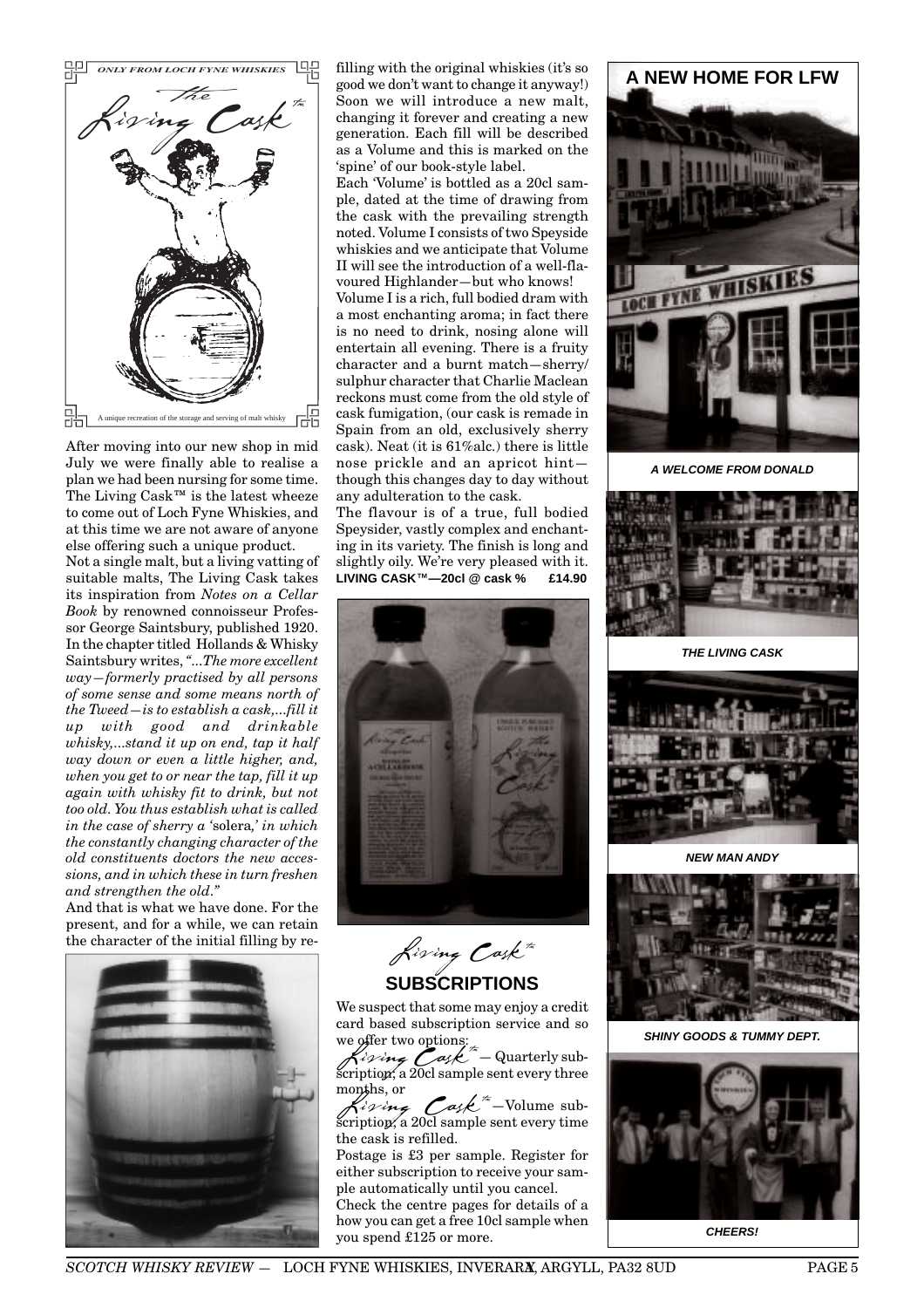

#### **TROLLEY-DASHING!**

For those of you who like to stay 'on their trolley', here is our wall of whisky to draw your attention to the variety of *DEALS* and assorted new lines—all desirable products, carefully crafted for you to take home and enjoy. Our shelves are in a jumble so you'll have to read carefully, taking notes. Remember to be specific if leaving notes lying about as hints for loved ones to find!

#### PLEASE NOTE

All our *DEALS* are for Christmas 1998: to qualify you must place an order before mid-day Monday 14th December. Many deals are limited in number so order early to secure your goodies. If you are expecting a deal with your order it would be helpful if you would identify the extras you expect when ordering.  $\rm{Deals\ marked^1}$  are one per order. Now, lets open the doors...

#### TOP SHELF

√ Every, yes EVERY box going out with a bottle of malt whisky will have a complimentary miniature of the wonderful Old Pulteney 12yo, courtesy of Inver House Distillers. What nice chaps! With thanks from LFW, every order of £125 or more will receive a 10cl sample from our  $\pi^{2}$ <br>ple from our  $\pi^{2}$ <br>PAGE 6 SCOTCH .

√ Inverarity, our House Malts; the standard 8yo has gained two years (and a quid) but buy two 10yos and deduct £2. Buy a 'brace' of a 10yo and an *Ancestral* 14yo to deduct £4; order two Ancestrals—deduct £5.

√ Next on the shelf, the new 23yo 1975 vintage Ardbeg, limited and the peatiest whisky ever, £40.90. Stocks of the previous vintage,1978, finish soon.

√ A pairing of Laphroaig 10yo (£22.90) and Glendronach 15yo (£24.30); buy both to receive a 5cl Laphroaig + dram glass pack plus we'll redeem the £3 off voucher in the pack so you pay only £44.20 for the pair<sup>1</sup>.

√ Order any two bottles from Signatory and deduct £2.50 per pair (in addition to any £2.00 cask\* vouchers you may have).

√ New Highland Park *Bicentenary* limited edition 21yo—£65.60. Not pictured here but worth remembering, the HP 18yo is our bottling of the year and so has a special price of £35.90, over £4 less than the big boys' price.

√ Beautiful, unique pewter & glass flask bottle of Clan Campbell *Legendary* 18yo, with certificate signed by the Duke of Argyll, £55.00.

Price deals from Glenmorangie:

10yo—£19.99, any of the Port, Sherry or Madeira finishes—£25.90. Also Glen Moray 12yo—£15.50 (not pictured).

√ Brass spirit safe presentation of Glengoyne's *Farewell Dram* for retired manager Ian Taylor. Hen's Teeth category, only 204 bottles produced—£469. √ The Heritage Collection; Longmorn 15yo (£27.90), Benriach 10yo (£22.80), Glen Keith '83 (£21.60) and Strathisla 12yo (£24.90); buy any four bottles and nominate a fifth of your choice free (but no dearer than any you've ordered).

 $\sqrt{\phantom{a}}$  Clynelish fans; the new CC bottling is an ace  $(-\Delta$  in the list). Buy any bottle of the following, get a free miniature of the CC Clynelish...

CC Caol Ila '81 (£28.20), G&M Balblair 10 (£21.40), G&M Strathisla '82 (£26.90), G&M Glentauchers '79 (£29.50), CC Teaninich '85 (£26.90), G&M Inverleven'85 (£23.50).

Buy a 70cl CC Clynelish (£24.30) plus any one of the above, get a 20cl Ardmore, a much under-appreciated dram.

#### MIDDLE SHELF

New arrivals √ Left flanker—Glenlivet, a very limited, superb cask strength collection of 5 x 20cl from 1967, '68, '69, '70 and 71— £169.00.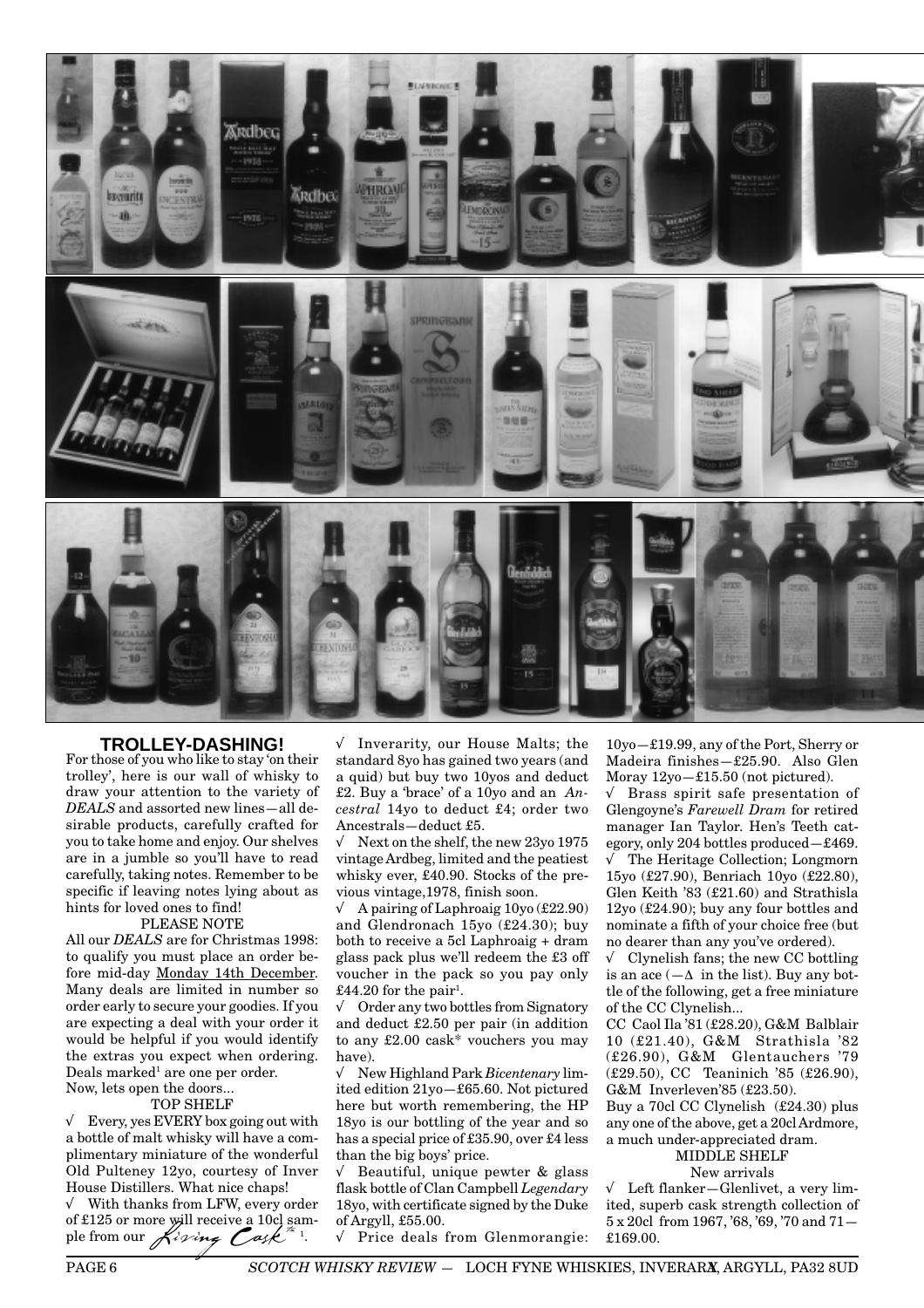

√ Aberlour 1976, with unique embossed plaque, nice whisky too—£79.90. √ Springbank have a good wheeze; limited bottlings of a collection in instalments. We have the 25yo (£75.00) now. Next Spring comes the 30yo (£100), then Autumn 35yo (£150), Spring 2000 sees the 40yo (£250), Autumn '00 45yo (£350) and finally the 50yo (£500); total cost £1,425. Once you have all 6 you will also get an exclusive set of miniatures and numbered certificate. There's plenty of the younger whiskies (the 25yo is ace drinking) but the limit is the 40 and 50yo. LFW is liaising closely with Springbank to ensure that those who register for the whole set with us now are assured final stock, (one registration per person; we may ask you for a deposit and to agree to terms).

√ *The Family Silver* from Highland Distillers is a new presentation of limited old whiskies, initially a 1968 Bunny (£74.90), and Glenglassaugh 1973  $(693.60)$ 

√ Three new Mo's, *Special Reserve* (£24.90), *Fino Finish* (£39.90) and, contender for best presentation, the 21yo *Elegance* (nice name)—£116.

√ Auchy *Three Wood,* Bourbon & Sherry matured then finished in heavyweight sherry Pedro Ximinez to give a dark sweet malt—£31.30.

√ Knockdhu, truly the *nectar* described by Inver House's blender and great value for a 21yo at cask strength—£46.90.

√ Classic Six—*Distillers' Editions*; more 'finishes', worth trying the miniature pack before a set of 70cls—£22.90. We'll deduct £10 from a complete set of six 70cl bottles.

√ G&M's best presentation to date, (limited to 3,500) Benromach 17yo racked (finished) in sherry casks that are over 100 years old—£48.70.

√ Right flanker—Glenlivet, two limited vintages, 1969 & 1972—£85 & £79. LOWER SHELF

√ Price busters!!! all £19.99—Highland Park 12yo, Macallan 10yo and Bunnahabhain 12yo.

√ The *Distillery Archives,* Glen Garioch 1978 & 1968 and Auchentoshan 1978, 1975 & 1965. Buy two (one must be older than 1978) get a free Bowmore Darkest worth £33.90.

√ Three new Glenfiddichs, 15yo *Solera* (£28.90), 18yo (£39.90) & Glenfiddich Liqueur (50cl—£14.90). Buy all three and get a nice water jug<sup>1</sup>.

√ Murray McDavid's *Regional Selection* from Rosebank (£23.90), Macallan

 $(E27.90)$ , Springbank  $(E22.70)$  and an excellent Caol Ila (£22.70). Buy all four for £80, saving a monster £17.20!

√ Order Aberlour (£18.90) or Edradour (£26.90) for a free miniature of the very fussable Clan Campbell *Highlander* 12yo blend.

√ Vintage Cask Balvenie distilled 21st May, 1966—£165.

√ Balvenie Nosing Glass free with 12yo *Double Wood* (£24.90), 15yo *Single Cask* (£35.90) or 21yo *Port Wood* (£39.90). Buy a 10yo + any other Balvenie to deduct £5 —and get a free Balvenie tumbler too! √ Snuck in the picture, a very popular Ardbeg Tasting Glass—£3.50. Buy the 17 with the new '75, get one free.

 $\sqrt{\phantom{a}}$  Glenfarclas  $-\Delta$  30yo, straight for the wallet, deduct £6. Deal price £63.

√ The best Bowmore, 17yo—∆ another with £6 off. Deal price £29.90.

√ Stock awaited so no picture, but two new official bottlings of Balblair are imminent; *Elements* (no age statement) at £14.90 and the 16yo is £23.50. We've had a quick taste of the 16yo—it's very good. Nice bottle too!

√ Last but not least, include four bottles of The Loch Fyne in your order to get free delivery (UK mainland, others deduct £5.90)<sup>1</sup>.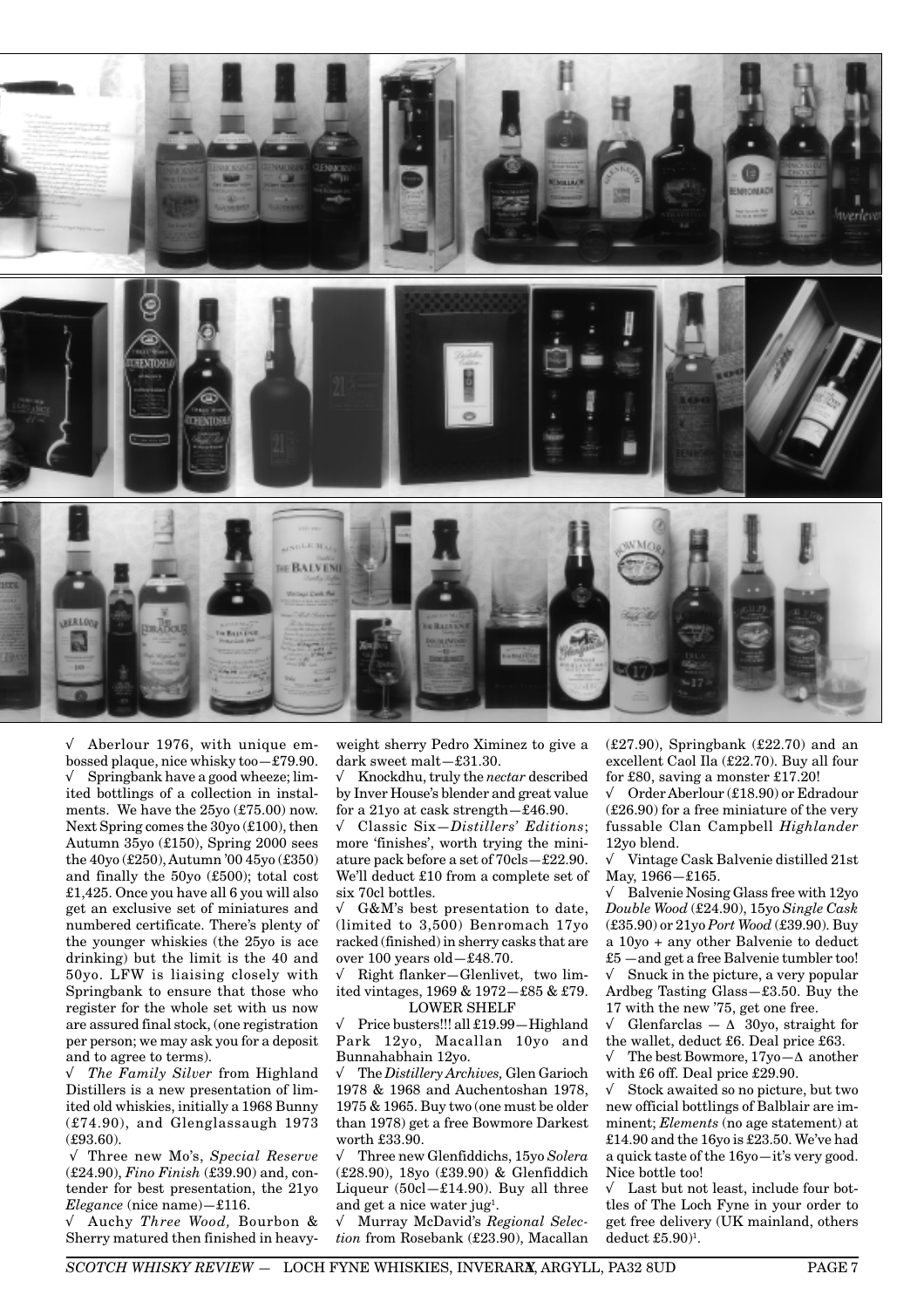#### **1898—BOOM & BUST**

**Gavin Smith**

Speyside is unquestionably the greatest whisky-producing region in the world. This year marks the centenary of the founding of a number of the area's working distilleries, including Dallas Dhu near Forres which was constructed in 1898/99 and is now a 'whisky museum' in the care of Historic Scotland.

Ardmore at Kennethmont, Benriach at Longmorn, Knockando, and Benromach were all built one hundred years ago, while Glen Elgin was begun in 1898 and completed two years later. Work began on the Mulben distillery of Glentauchers in 1897 and it officially opened in June of 1898. Glendullan in the 'whisky capital' of Dufftown and Caperdonich at Rothes had both been founded the previous year, along with Glen Moray, Imperial and Speyburn.

So why were the late 1890s such a boom time for distillery construction, for the whisky industry in general and Speyside in particular and why was the prosperity not to last?

The whisky business is, by its very nature, speculative, as the spirit being produced today in Speyside's distilleries and all the others around Scotland will not be bottled in any form for a legal minimum of three years, and in many cases will not see the light of day for at least another five. The whisky producer has, therefore, to anticipate future trends, recessions and periods of economic growth, as well as taking into account the amount of whisky of varying ages already maturing in bond, when deciding how much whisky to make. It is, necessarily, a very inexact science and, as history shows, one which has always made the industry prone to periods of 'boom' and 'bust'.

As recently as the early 1980s, the then Distillers Company Ltd. closed twentyone distilleries, as supplies of maturing whisky threatened to exceed demand for the foreseeable future. There was talk of a 'whisky loch' to rival the EEC's 'wine lake'. Happily for the whisky and distillery connoisseur, many of the plants closed by DCL have reopened, in several cases under the ownership of rival companies such as Allied Distillers and Inver House, while Benromach, at Forres, celebrated its centenary by coming back into production this year under the auspices of the famous Elgin whisky merchants Gordon & MacPhail.

The second half of the nineteenth century was essentially a time of growth and increasing prosperity for the Scotch Whisky industry, interrupted by comparatively brief periods of set back. From the 1860s onwards, the rise in popularity of blended whiskies accounted for a major increase in sales, not only in British markets, but all around the world.



**PATTISON'S OPULENT OFFICES IN COMMERCIAL STREET, LEITH**

The success of blended whisky led to an inevitable increase in the demand for malts with which to produce them and programmes of distillery expansion, modernisation and new construction were carried out during the 1870s, '80s and especially the 1890s in order to meet the requirements of the blenders.

Two of the distilleries currently celebrating their centenaries are Ardmore and Glentauchers. The former was constructed by William Teacher, while the latter was founded by James Buchanan of 'Black & White Whisky' fame. Along with the Dewars of Perthshire, Teacher and Buchanan made up the trinity of leading Scotch whisky blenders.

The increasing availability of reputable blended whiskies and their energetic promotion around the world by salesmen such as flamboyant 'Whisky Tom' Dewar coincided fortuitously with the devastation of the French vineyards by the vine louse *phylloxera vastarix*. This meant that from the late 1860s until well into the 1890s French brandy was virtually unobtainable and men such as Whisky Tom were quick to seize the opportunity for whisky to fill the vacuum left by the lack of brandy.

During the 1890s Speyside whiskies became more popular than ever before, with malts from the Campbeltown and Islay regions losing flavour. Smoothness at all costs was the blenders' aim, and the delicate Speyside whiskies gave blends a pleasing degree of mellowness and sophistication. Today more than half of Scotland's operational distilleries are located in the Speyside area and the dozen malts categorised by blenders as 'Top Class' are all Speysides.

Moray and Banffshire were prime barley-producing counties, where pure water—an essential for distilling—was abundant. The expanding rail network also meant that the 'raw materials' of distilling such as coal could easily be brought into distilleries to fire stills and provided a convenient way for casks of

spirit subsequently to leave the premises. The most cursory glance at an Ordnance Survey map of Speyside shows the striking number of distilleries sited alongside now disused railway lines and many distilleries had their own branches and 'puggie' engines which carried supplies to and from the main lines. The puggie once employed at Dailuaine, near Aberlour, is now preserved at Aberfeldy distillery in Perthshire, itself built in 1898 and reliant on railway transport until the Beeching rail cuts of the mid 1960s.

Then as now, the Speyside area also had an existing 'pool' of distilling talent, in terms of a skilled labour force and providers of ancillary services, such as coppersmiths, coopers and distillery engineers. Of the thirty-three distilleries which opened in Scotland during the 1890s, no fewer than twenty-one were located in Speyside.

The Speyside whisky name with the most cachet was Glenlivet. Indeed, the place was almost synonymous with fine whisky and was a noted haunt for illicit distillers and smugglers. The figure of two hundred illegal stills in existence in the glen at the end of the nineteenth century is regularly trotted out by writers, but were this true, it would have meant that every household was engaged in the trade—and some must have operated more than one still! This seems to be one of those spurious statistics that has gained the status of fact merely by reputation.

Many distillers incorporated the Glenlivet place name into their titles in order to suggest quality by association. At one time, no fewer than twenty eight whiskies carried the Glenlivet suffix, giving rise to the famous observation that Glenlivet must be the longest glen in Scotland.

In fact, only one legal distillery operated in Glenlivet during the second half of the nineteenth century and that was the distillery at Minmore owned by the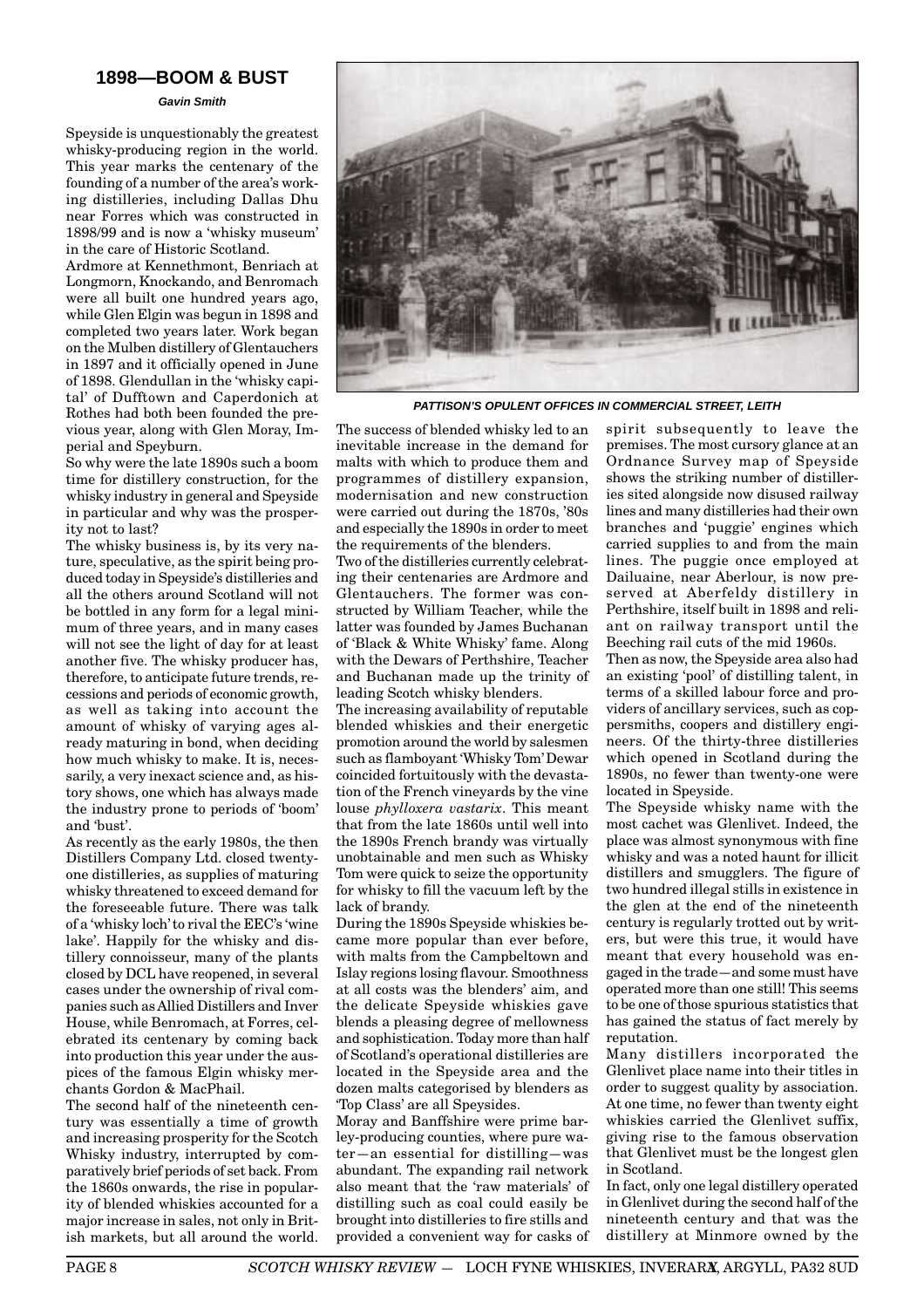Smiths, who had been the first family to take out a licence under the 1824 Excise Act. In 1880 John Smith went to court to try to prevent other distillers in various parts of Strathspey from using the word 'Glenlivet'. The result was that only Smith could label his product *The* Glenlivet, but anyone could add the hyphenated suffix '-Glenlivet' to their name. Gradually the practice dwindled, as distillers such as Macallan grew to have sufficient confidence in their own product that they were happy to let it live by its own name alone.

Interestingly, the Seagram company was keen enough to call the state-of-the-art plant it built in the early 1970s 'Braes of Glenlivet', but it changed its name to Braeval after gaining ownership of *The* Glenlivet distillery in 1978 as it did not wish to distract attention from its new flagship malt whisky. Similarly, the decorators went to work on the whitelettered roof of their Longmorn distillery, south of Elgin, to remove the offending hyphen and word Glenlivet in the wake of the take-over.

As the whisky boom of the 1890s continued, investment in whisky became respectable and even fashionable and banks were more than ready to lend money for the purchase of distillery shares and whisky stocks. Mature whisky had a considerably greater value than new spirit, so as an investment whisky seemed attractive during a period of steady growth and stability. The problem was that too many people realised this and stock levels began to rise out of proportion to sales or potential sales, with the amount of warehoused whisky in Scotland rising from two million gallons in 1891/92 to 13.5 million in 1898/99.

There was always going to come a time when boom turned to bust. Many people saw the Pattison brothers as the central villains of the piece and certainly their well documented activities helped to destabilise the Scotch whisky industry and precipitate a crisis of confidence. Outwardly, the rise of Pattison, Elder & Co. appeared little different from that of other dynamic, buccaneering firms of the time, such as Teachers, Dewars and Buchanans and their publicity was sophisticated and effective, but behind the scenes they employed business practices that no reputable firm would countenance.

Robert and Walter Pattison were the principals behind the Leith firm of Pattison, Elder & Co. having started with a wholesale grocery business before developing the idea in the early 1880s of moving into whisky blending with the single aim of making a fast fortune. The brothers were noted for their excessive flamboyance and personal extravagance, and one publicity ploy was to release hundreds of grey parrots which had been trained to say "Drink Pattisons' whisky!"

The public were eager to invest in Pattisons, although as early as 1894, concern was being expressed within the whisky industry as to the credit worthiness of the company.

In 1896 Pattison, Elder & Co. became a public company—trading as Pattisons' Ltd.— and the partners were each paid around £100,000 in share conversion, though it subsequently transpired that the valuation of the company was based on a fraudulent balance sheet. Robert Pattison was also involved in the flotation of the Oban and Aultmore-Glenlivet Distillery Co. as a public company. It made a profit of £40,000 much of which was spent on Robert's mansion near Peebles!

The Pattisons borrowed heavily from a number of banks in order to finance the purchase of whisky stocks, along with palatial offices and a large warehouse in Leith, with much of the money being borrowed against greatly over-valued assets. It was beyond the ingenuity of the Pattisons to keep all their plates spinning in the air at the same time, however, and in late 1898 those plates began to hit the floor, with the firm effectively collapsing in December. Liquidation proceedings began early the following year, when the company's liabilities amounted to a sum in excess of £500,000 and assets were found to be worth less than half that figure. The Pattison brothers were subsequently found guilty of fraud, with Robert being sentenced to eighteen months in prison, while Walter spent eight months behind bars.

Half a million pounds of liabilities represents a vast bankruptcy in the late nineteenth century, and Pattisons' collapse sent shock wakes through the Scotch whisky industry. Considerable numbers of individual investors were ruined and many companies were financially affected by the bankruptcy due to the complex network of credit arrangements within the industry. Several distilleries were forced to close down.

Although the Pattisons' failure could not be held responsible for the subsequent and dramatic recession in the world of Scotch whisky, the company had certainly helped to fuel the speculative boom of the 1890s. Symbolically, its downfall brought to an end a period of growth in the whisky industry which was not to resume for more than half a century, with two World Wars, the United States' alcohol Prohibition and the inter war 'Depression' all conspiring to keep the whisky business in the doldrums.

Of the Speyside distilleries which opened in 1898, Benriach, near Elgin, closed in 1900 and was not re-opened until 1965, while Caperdonich in Rothes closed in 1902 and was silent in the mid nineteen sixties. Imperial at Carron fell silent for twenty years after just two years in production.

The boom was already turning to bust by the time Glen Elgin was constructed, and when it opened in 1900 many of the workers who had laboured on its construction could not be paid in full. The story goes that only the steeplejacks received their full entitlement, and then only because they threatened to dismantle the chimney if payment was not forthcoming!

Glen Elgin was the last distillery to be built in the Highlands for some sixty years and its architect Charles Doig, predicted as much at the time. Doig was responsible for building and extending many of Speyside's distilleries and was the inventor of what we now think of as that archetypal distillery feature, the pagoda style kiln roof.

The next distillery to be constructed from new was the striking plant of Tormore, commissioned by Long John at Advie, near Granton-on-Spey. It was created in the grand style and the copperclad roofing alone was said to have cost £40,000. Work on Tormore began in 1958, with the first spirit flowing two years later. Another whisky boom was beginning.

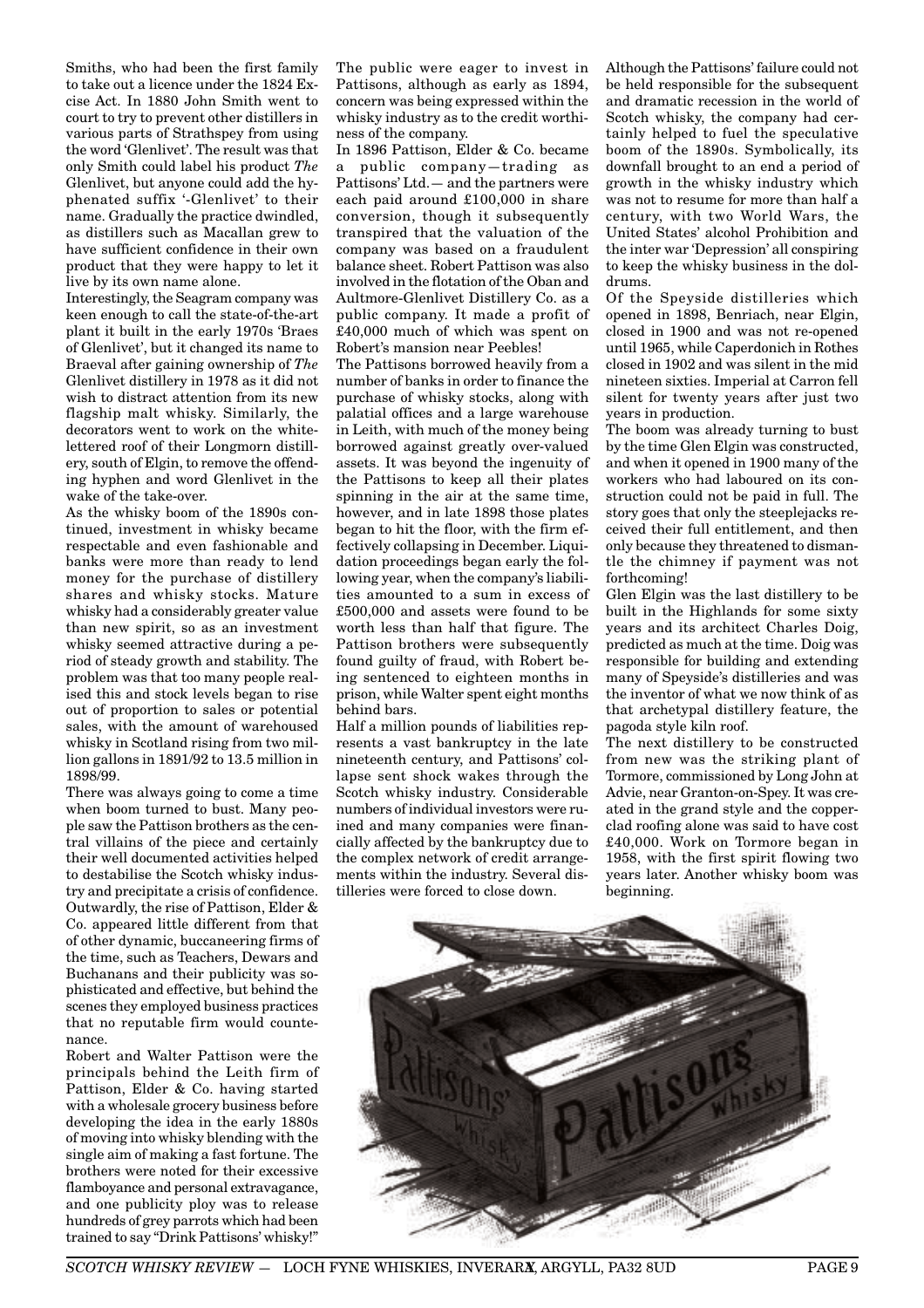#### **KINDRED SPIRITS**

#### **THE STORY OF SCOTLAND'S 'OTHER' MALT WHISKIES Glenn McGill**

Most of Scotland's malt whisky distilleries produce a single product, usually bottled under the name of the distillery from which the whisky is derived. Even distilleries which have replaced old stills or built new stillhouses to expand production have continued to call their malt by its normal name, even if the new product has varied or been combined with that run off the original stills. There are and have been exceptions however.

Without doubt, the greatest catalyst for change, which led to the production of additional malt whiskies, was the development of the Lomond still by the Canadian drinks giant Hiram Walker (now Allied Distillers). The company required more single malts to input into its popular Ballantines blends than were available in the early post-war years and, since 'necessity is the mother of invention', the Lomond still was born.

The design of the new still was rather different from that of the traditional long tapering copper pot still. Although it had a bulbous base, its neck was thick and straight and it had a flattish or domed top giving it a squat or 'dumpy' appearance. In the neck were housed three rectifying plates which, when flooded with distillate, helped to purify the spirit by increasing the inherently low level of reflux action, in order to remove some of the heavier elements. The plates could be manipulated into a variety of positions to alter the filtering effect of the distillate and could even be swivelled vertically within the neck to completely negate the filtering effect. This gave flexibility in the production process in that the end product could be varied to meet the requirements of the blenders. The first Lomond still was installed alongside the more traditional pre existing *Inverleven* plant within the Dumbarton grain distillery in 1959.

At Dumbarton, there was only space for a spirit still and so part of the low wines produced from Inverleven's wash stills was diverted to the Lomond still to produce the new product known as '*Lomond*'. It turned out to be so different from Inverleven that the rectifying plates were later removed to bring the two whiskies closer together in style. Lomond style wash and spirit stills were subsequently installed at Glenburgie to produce '*Glencraig*', named after Willie Craig, who became the General Manager of Allied Distillers Malt Distilleries. Glencraig was oily, fragrant and sweet, with a characteristic taste of pear drops, somewhat different from the distillery's main malt. After Glencraig be-



came operational, new Lomond wash and spirit stills were installed at Miltonduff to produce '*Mosstowie*'. One writer has described the taste of the whisky as "oily, sweet and malty burnt toast dryness after a fanfare of apples and peat".

The company's final Lomond still was later installed at Scapa in Orkney, but it was only a wash still to vary the existing product, rather than to produce a new single malt. The results at Scapa produced a malt with more characteristic flavours of Orkney, of caramel sweetness, heather and iodine, which were considered inappropriate for the Ballantines blends.

Experimentation continued, especially at Glencraig and Mosstowie even after these Lomond stills were installed, particularly with the design and length of the neck, the position and design of the rectifying plates and the angle of the lyne arm connecting at the top of the still to the condenser, which affected the lightness (or heaviness) of the distillate. The 'Achilles heel' of the Lomond still turned out to be its rectifying plates, which collected yeasts and other solids in the distillates causing heat transfer problems, leading to longer distillation times and creating maintenance difficulties. Such problems, together with demand for stocks of the main malts at Glenburgie and Miltonduff and then the arrival of the 1980s recession, eventually led to the Lomond stills being dismantled. The Lomond still at Dumbarton and the wash still at Scapa have not been removed despite these distilleries being mothballed. Although there is cause for optimism about the future of Scapa, 'Lomond' and indeed its sister plant Inverleven are unlikely to produce again. It is perhaps ironic that the Lomond stills were created to produce additional malts for the Ballantines blends, yet it is because of their relative rarity value and interest from connoisseurs of single malts that they are much sought after today. Loch Lomond distillery, a converted calico dyeing factory which opened in 1966 at Alexandria, took advantage of the technology developed by Hiram Walker, without directly copying it. The perforated plates in the rectifiers of its

stills are cleverly designed to allow greater variations in reflux than was possible in the original Lomond still. This means it can produce a variety of different malts. The distillery is actually capable of producing two whiskies at the same time and rectifiers in the still heads can be modified to produce different whiskies at different times in the same stills.

Only two of Loch Lomond's malts are currently marketed as commercial singles. *Inchmurrin* is a clean, light malt distilled at an amazingly strong 85.6% abv, whilst *Old Rhosdhu* is not so in-

PAGE 10 *SCOTCH WHISKY REVIEW* - LOCH FYNE WHISKIES, INVERARX, ARGYLL, PA32 8UD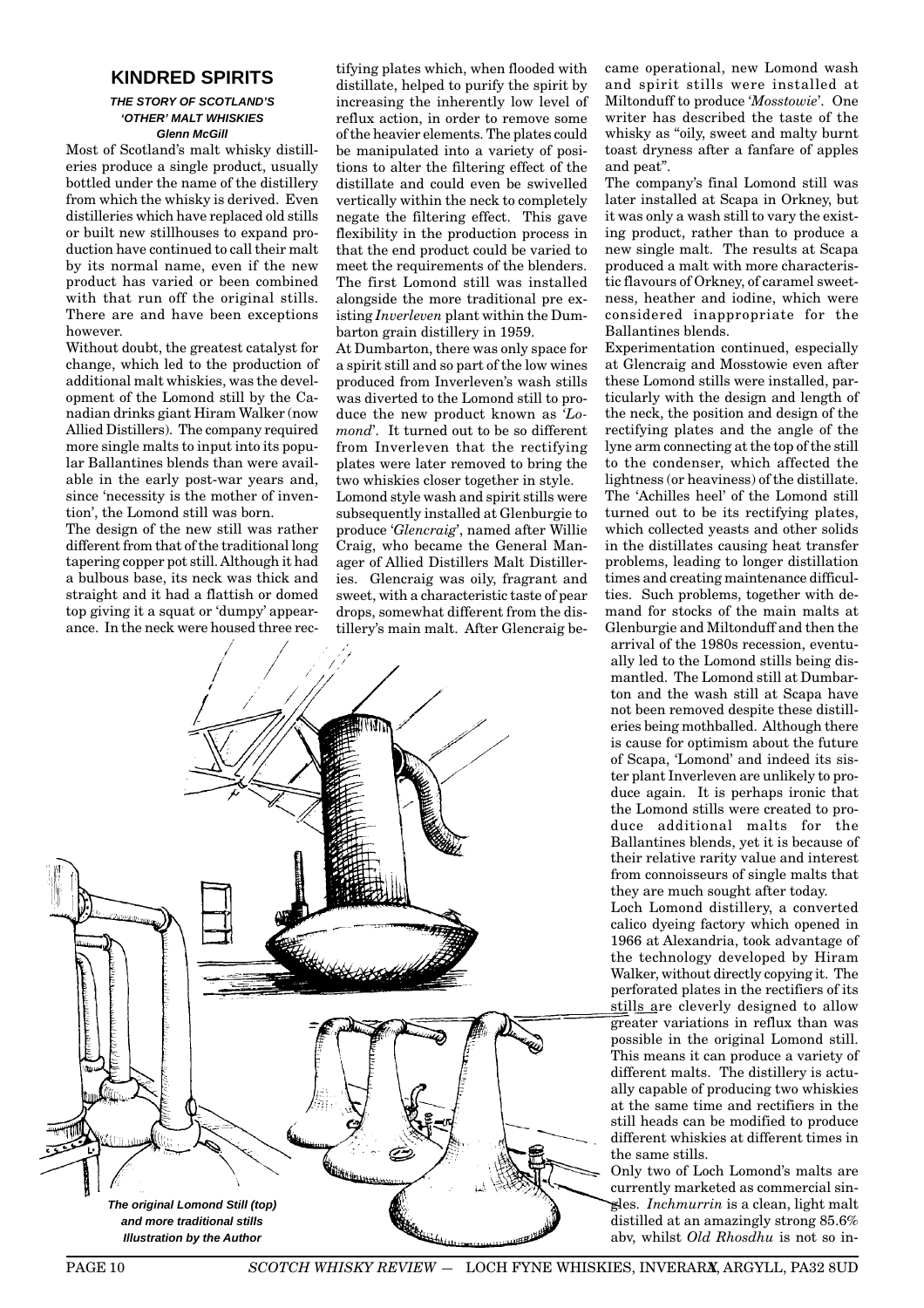

**LOMOND STILL AT SCAPA, ORKNEY** Distillers

tensely distilled, thereby retaining some heavier oils. Other malts produced, but not yet marketed, are *Croftengea*, derived from heavily peated malt and distilled in the Old Rhosdhu fashion to retain heavier oils and *Inchmoan* which is heavily peated but distilled like Inchmurrin. *Craiglodge* is somewhere inbetween the two, being distilled like Old Rhosdhu but from half peated malt. The other malt is *Glen Douglas*, an everyday filler for blending and distilled at 68% abv, a much lower gravity than Inchmurrin, and a more normal distillation strength. A limited edition bottled malt has even been released entitled *Loch Lomond*, reputedly a vatting from the various single malts produced by the company. The Loch Lomond distillery has considerable flexibility in that it is the only operation in Scotland currently producing both malt and grain whisky.

The Loch Lomond Distillery Company also owns Glen Scotia and Littlemill malt distilleries, both of which are currently mothballed. Under a previous owner, Littlemill produced two other malts in the 1970s for a short time, by virtue of the fact that its stills were attached to a rectifier or 'reflux condenser'. *Dumbuck* was heavily peated, highly unusual for a lowland malt while *Dunglass* was oilier and unpeated, reputedly with a big, full texture. Both were produced for blending purposes and were essentially trial products.

Another whisky which was produced on an experimental basis for a limited period in the 1970s was *Glenisla*, which originated from Seagrams' Glen Keith distillery. This was around the time when triple distillation was changed to the more usual double method. Glenisla was produced in the Islay style, being highly peated and oily. The malt is very rare and is unlikely ever to be bottled. One wonders whether any other similar products are being produced at present, for example, at UDV's Pittyvaich plant, which is now only distilling on an experimental basis?

A number of other whiskies have been produced by varying the amounts and strength of peated malt used in the distillation process. Ledaig distillery on the Island of Mull operated from 1972-1975 and 1979-1981 after being silent since the 1930s. It produced the peated whisky known as *Ledaig* but under its present owners, Burn Stewart, it now produces an unpeated version entitled *Tobermory*. However, a few mashes are still made every year to produce limited quantities of Ledaig.

At the famous Springbank Distillery in Campbeltown, where all distilling processes from malting to bottling are carried out on the premises, three malts are now produced. *Springbank* is a classic whisky made from medium peated barley malt by means of an unusual configuration of the plant's three stills, i.e. it has two low wines stills and a spirit still, (rather than the more usual low wines and spirit still), using a process in which the malt is effectively distilled two and a half times. Springbank's mellow flavour is usually accredited to the fact that an intermediate or doubling still is employed in its production.

The characterful *Longrow* is occasionally produced using double distillation from heavily peated barley and this version is often mistaken for an Islay. The company has developed a third unpeated, lowland style whisky which goes by the name of *Hazelburn*, which is not yet available.

Another strongly peated malt was produced at the 'Old Clynelish', 'Clynelish No 2' or '*Brora*' distillery, built in east Sutherland in 1819. It closed shortly after the larger new '*Clynelish*' distillery was built on an adjacent site in 1968/ 9. It should be pointed out that a number of other distilleries stand virtually 'cheek by jowl' e.g. Glenlossie and Mannochmore, Longmorn and Benriach, Glen Grant and Caperdonich, Balvenie and Kininvie; but Clynelish was essentially built as a replacement distillery to meet the increased demand for its product during the 1970s. Despite this, the older plant was recommissioned in 1975 and for some time fillings from both distilleries were sold as 'Clynelish'. This caused HM Customs and Excise considerable confusion and led to the old distillery being renamed 'Brora'. Although casks were stencilled accordingly, both new fillings and mature singles were still sold as 'Clynelish' until final closure of the 'Brora' distillery in 1983. To all intents and purposes however, 'Brora' is the whisky originating from the older of the two plants.

In the decade before the new distillery was built at Clynelish, several other malt whiskies were produced for the first time, mainly from new stills installed within existing grain whisky plants. This was a direct response to the strong market demand prevailing at the time which had also led to the development of the 'Lomond' still. For example, *Kinclaith* was distilled at Strathclyde from 1957; *Ben Wyvis* was produced at Invergordon from 1965 and *Ladyburn* at Girvan from 1966. In addition, *Strathmore* malt whisky was made for a period of only two years in a patent still in the converted Knox's brewery at Cambus before the plant was changed into a grain distillery and new malt and grain plants were set up at *Lochside*, Montrose in 1957 and at Moffat in 1965. Sadly, none of these whiskies is produced today.

The Moffat distillery was a large complex established by Inver House in Airdrie. A grain whisky, known as *Garnheath* or *Moffat* was also produced there. The main malt was *Glen Flagler*, made in traditional pot still from 1965- 1969, before the process was changed so that the wash ran through a continuous beer still before being turned into whisky in traditional spirit stills. The process was akin to the way that Bourbon is produced today in North America.

Glen Flagler was distilled until 1974 but two other whiskies were made in the complex until 1970. *Killyloch* was first distilled in Glen Flagler's wash stills before secondary distillation in the Moffat grain stills, but malted barley was always used in the process. The malt should have, in actual fact, been named 'Lillyloch' which supplied the distillery's water, but an error was made on the cask stencil which was never rectified. *Islebrae* was phenolic and peaty but unlike the Islay malts, it was light bodied and was not, therefore, a commercial success. Although malt whisky distilling was terminated at Moffat in 1974, grain whisky was produced there until 1983/4, before the whole plant was decommissioned in 1985.

Only a few new distilleries have appeared in the last decade, e.g. Speyside, Kininvie, Lochranza, whereas too many other plants to mention have been mothballed. However, at the Mannochmore distillery, established in 1970/71, a new whisky has recently been marketed by its owners (UDV). This product is known as '*Loch Dhu*', its black colour apparently not as a result of the use of caramel, but from double-charring of the casks in which the whisky is matured. This is perhaps not so much a different whisky, but the result of a process not dissimilar to 'finishing' the same whisky in different types of wood, a project commercially piloted most successfully by Glenmorangie Plc.

It is apparent that a great many of the whiskies once produced were essentially experimental products which appeared and were withdrawn as a result of market forces or, for whatever reason, by their limited success. Nevertheless, it is reassuring that at least some of these whiskies can still be purchased today and that at least a handful of distilleries continue to produce more than one product, for their 'grist to the mill' allows us all to reap the benefits.